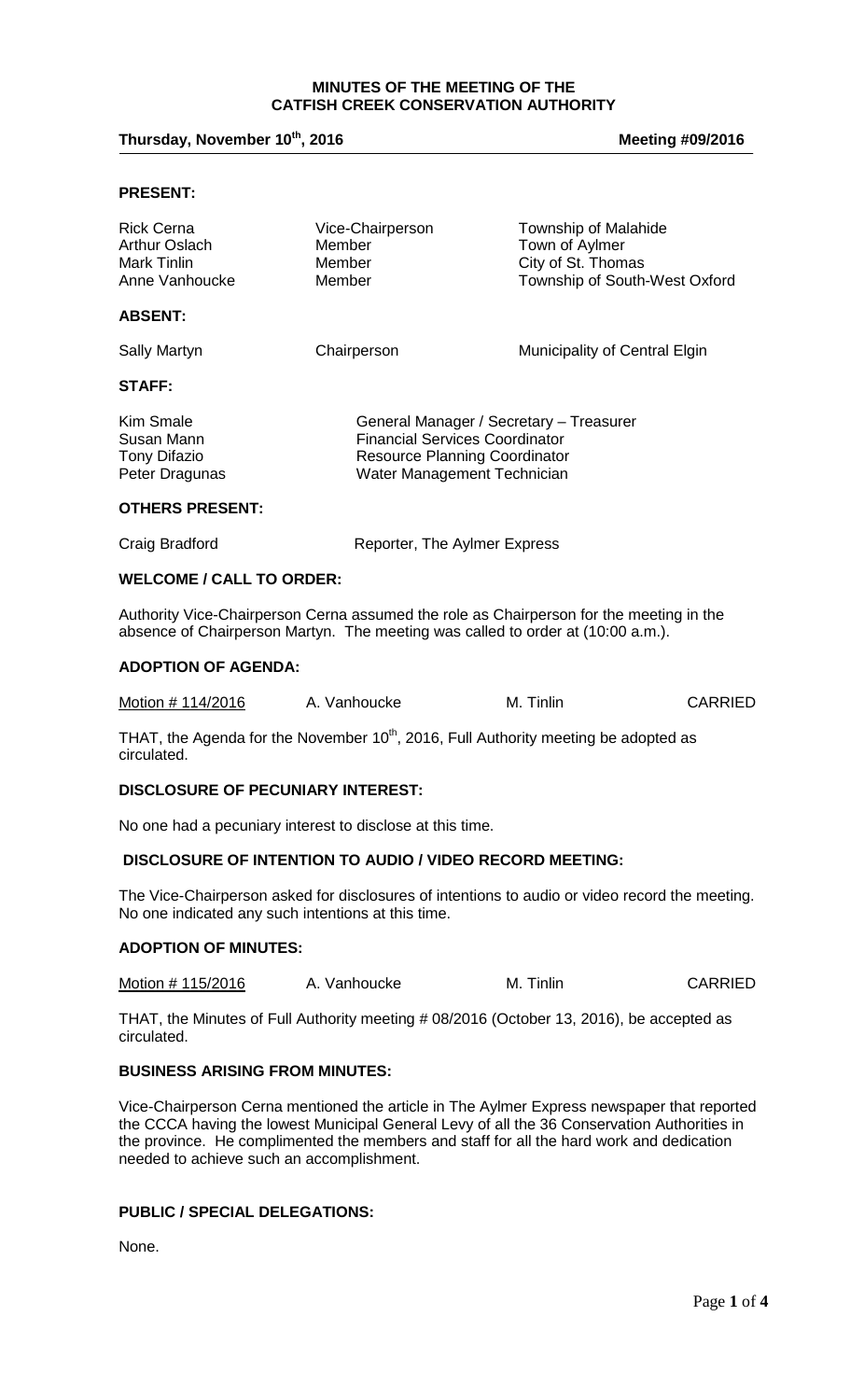## **REPORTS:**

Report FA 59/2016 – Monthly Staff Reports, was presented, discussed, and resolved.

Motion # 116/2016 A. Vanhoucke M. Tinlin CARRIED

THAT, Staff Reports for the month of October, 2016, be noted and filed.

Report FA 60/2016 – October Summary of Revenue and Expenditures, was presented, discussed, and resolved.

Motion # 117/2016 A. Vanhoucke M. Tinlin CARRIED

THAT, Report FA 60/2016, be noted and filed.

Report FA 61/2016 – Accounts Payable, was presented, discussed, and resolved.

The Financial Services Coordinator noted that Cheque Numbers 26930 - 26933 had been added to the bottom of Report FA 61/2016, for payment.

Motion # 118/2016 M. Tinlin A. Vanhoucke CARRIED

THAT, Accounts Payable totaling \$58,786.77, be approved for payment as amended in Report FA 61/2016.

Report FA 62/2016 – Elgin County Shoreline Management Plan, was presented, discussed, and resolved.

Motion # 119/2016 M. Tinlin A. Oslach CARRIED

THAT, Report FA 62/2016, be received as information at this time.

Report FA 63/2016 – Special Projects Funding, was presented, discussed, and resolved.

| Motion # 120/2016 | M. Tinlin | A. Oslach | <b>CARRIED</b> |
|-------------------|-----------|-----------|----------------|
|-------------------|-----------|-----------|----------------|

THAT, the Full Authority acknowledge receipt of the additional list of 2016 Special Projects as outlined in Report FA 63/2016.

Report FA 64/2016 – Conservation Authorities Act Review, was presented, discussed, and resolved.

Motion #121/2016 A. Oslach M. Tinlin CARRIED

THAT, the information attached to Report FA 64/2016, be noted and filed.

Report FA 65/2016 – Environmental Protection Report, was presented, discussed, and resolved.

Motion # 122/2016 M. Tinlin A. Oslach CARRIED

THAT, Report FA 65/2016, be received as information at this time.

Report FA 66/2016 – Catfish Creek Sounding, was presented, discussed, and resolved.

Motion # 123/2016 A. Oslach M. Tinlin CARRIED

THAT, the channel sounding observations described in Report FA 66/2016, be received as information at this time.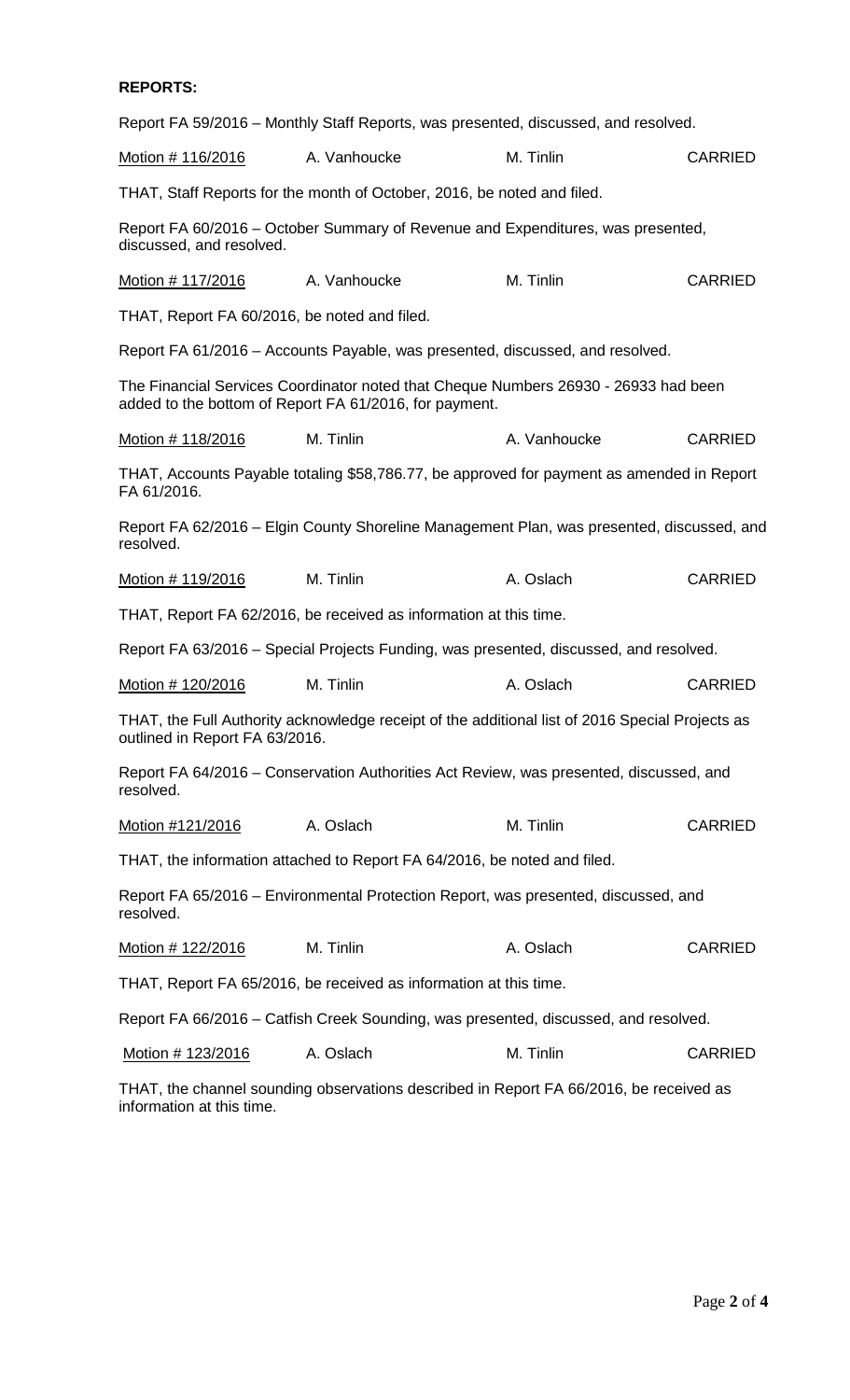Report FA 67/2016 – Flood Control Dredging, was presented, discussed, and resolved.

Motion # 124/2016 M. Tinlin A. Oslach CARRIED

THAT, staff be directed to contract the enlargement of the Catfish Creek Sediment Retention Structure by removing approximately 4,500 yds<sup>3</sup> of material from the Catfish Creek channel at Port Bruce in 2016; and further,

That, the contract for the project be awarded to the lowest bidder.

# **GENERAL MANAGER / SECRETARY-TREASURER'S REPORT:**

a) Recognition Awards:

The General Manager / Secretary-Treasurer attended the 2016 Citizen Achievement and Central Elgin Growing Together Awards at the Plains Baptist Church on October 26<sup>th</sup>, 2016. The CCCA nominated Jim White in the Environmental Awareness category for his efforts in creating and restoring several wetlands on his property located in the Municipality of Central Elgin.

## **UNFINISHED BUSINESS:**

None.

## **CHAIRPERSON'S / BOARD MEMBER'S REPORT:**

None.

## **NOTICE OF MOTIONS / NEW BUSINESS:**

None.

## **CORRESPONDENCE:**

- a) Not Copied:
	- Correspondence Register for October 1 31, 2016.
- b) Copied:
	- Conservation Ontario a copy of the Multi-Stakeholder Letter submitted to the various Provincial Ministers regarding the Conservation Authorities Act Review.
	- Ministry of Natural Resources and Forestry a copy of a letter to the General Manager of Conservation Ontario from the Minister of Natural Resources and Forestry regarding the Invasive Species Act.

| Motion # 125/2016 | A. Vanhoucke | A. Oslach | <b>CARRIED</b> |
|-------------------|--------------|-----------|----------------|
|-------------------|--------------|-----------|----------------|

THAT, the Copied Correspondence and the Correspondence Register for October, 2016, be noted and filed.

## **COMMITTEE OF THE WHOLE:**

Motion # 126/2016 A. Oslach A. Vanhoucke CARRIED

THAT, the Full Authority adjourn to the Committee of the Whole to discuss two (2) matters of personnel and one (1) matter of property at (10:40 a.m.).

| Motion # 127/2016<br>A. Oslach | A. Vanhoucke | <b>CARRIED</b> |
|--------------------------------|--------------|----------------|
|--------------------------------|--------------|----------------|

THAT, the Committee of the Whole rise and report at (11:15 a.m.).

| Motion # 128/2016 | A. Vanhoucke | A. Oslach | <b>CARRIED</b> |
|-------------------|--------------|-----------|----------------|
|-------------------|--------------|-----------|----------------|

THAT, the Board of Directors authorize the General Manager / Secretary-Treasurer to change the Catfish Creek Conservation Authority's 2017 Group Benefits Plan to either Sun Life Financial or Manulife Financial based on a further comparison of the coverages by staff and Dorbar Group Benefit Consultants.